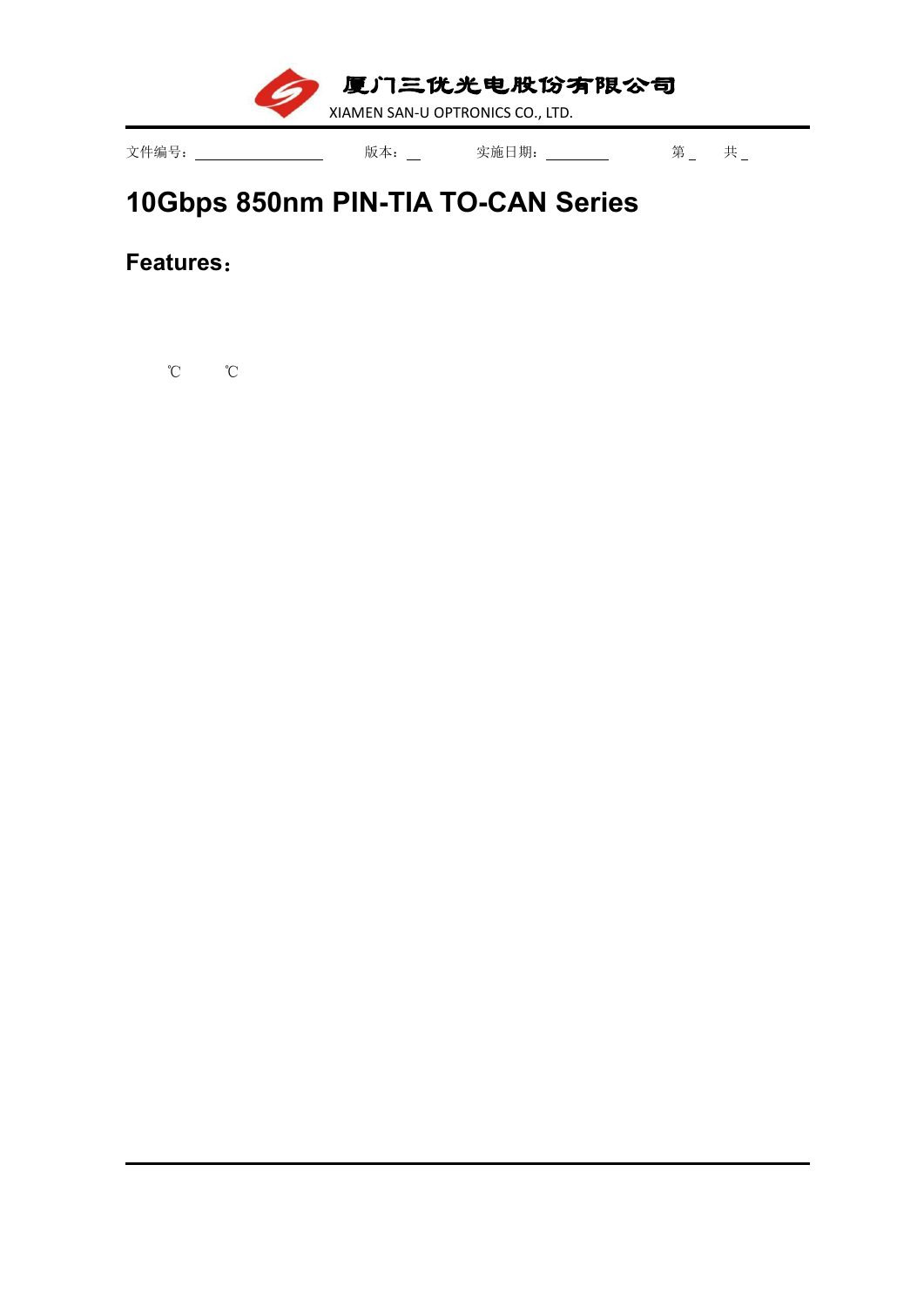厦门三优光电股份有限公司

XIAMEN SAN-U OPTRONICS CO., LTD.

文件编号: \_\_\_\_\_\_\_\_\_\_\_\_\_\_\_\_\_\_ 版本: \_\_ 实施日期: \_\_\_\_\_\_\_\_ 第 \_ 共 \_

## **Key Materials:**

**Mechanical Dimension and Pin Assignment:**



## **Order Information:**



**Statement**:

**Contact Information:**